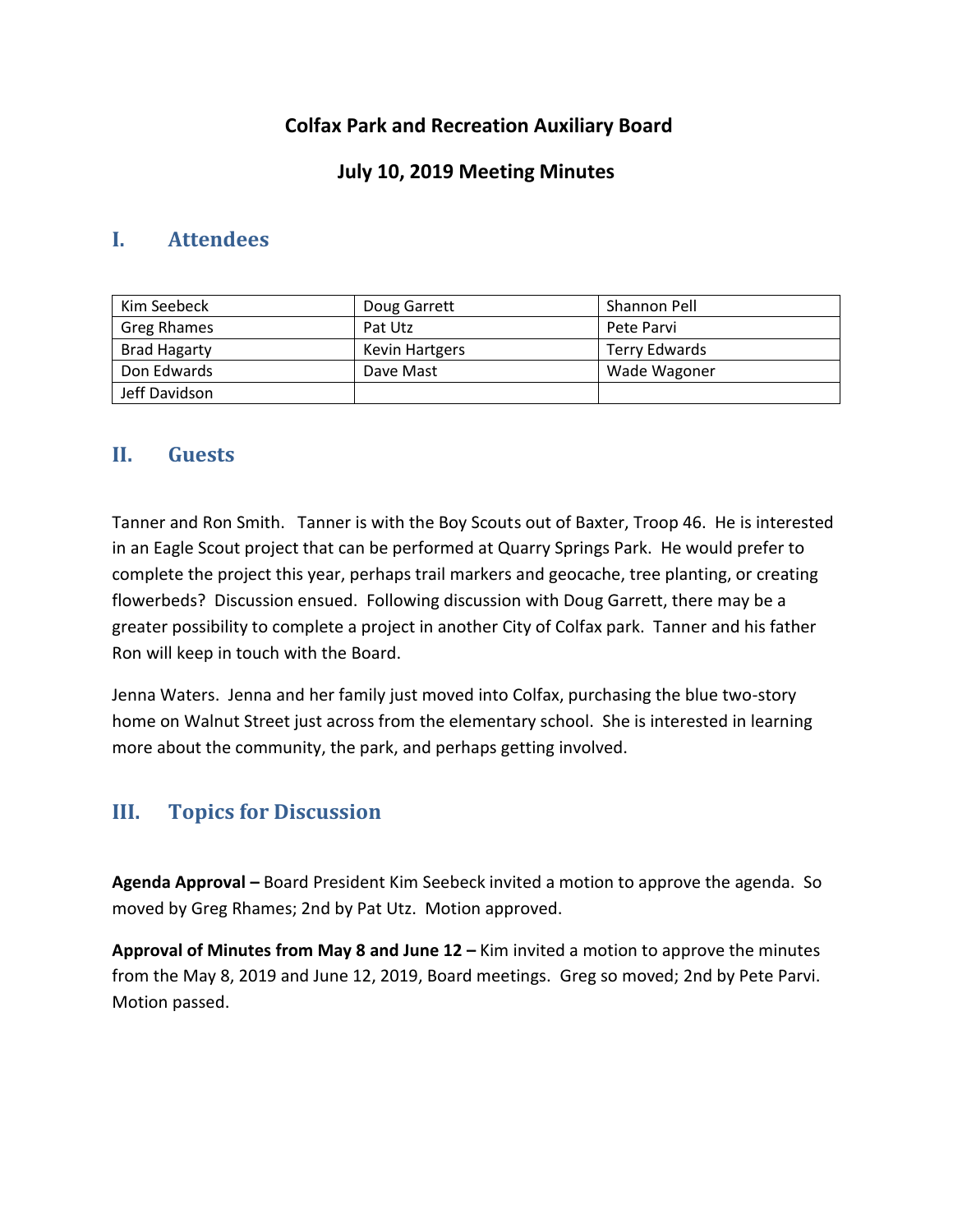#### **Committee Reports**

● **Operation/Planning Committee –** Kim asked Colfax City Administrator Wade Wagoner to give the Board an update on the cost to repair the block building following the storm damage; a status report was provided. It was noted that a structural report is still forthcoming from structural engineering firm KFE. Discussion ensued regarding the available estimates to repair both the block building and the office. Estimates obtained thus far exceed \$100,000. It was noted that the insurance deductible is \$5,000. Kim thanks the Board members and other volunteers that helped with clean up after the storm. Concerning the new park entrance sign and getting it lighted, Kevin Hartgers reported that he has been unable to work on this project given competing obligations. He asked that the issue be tabled until next month's meeting. Next, regarding the road to the East end of the island, Kim reminded the Board that she had previously provided photos via email of the mock up for the wooden post-look wrap on the steel posts near the sand dune area at the top of the East road, as designed and built by Greg. Further discussion ensued. Doug believes we will need about 40 to 50 of the wrapped posts to complete the project. Discussion ensued regarding how best to prepare all the wood (saw/router application) and how many volunteers/hours would be needed. Next, Kim and Doug reminded the Board about the procedures to be followed when handling the camping registration/deposit check at QSP. Lastly, Doug advised that Denny Lind mowed yesterday morning and now has a key to the block building. However, the mower is now being repaired after breaking down last night during another's use of the mower on the trails.

● **Promotions Committee** – Pat reported that the park hosted about 30 participants for Paddle Skedaddle. There were a few no-shows because of the iffy weather. He noted that when the kayak portion of the duathlon finished, a heavy downpour began and some folks left while others stayed for the event awards ceremony. The committee did receive lots of good feedback and discussion ensued about future Paddle Skedaddle events. Kim advised she will provide a financial report on the funds raised at the next Board meeting.

#### **Old Business**

**Wacky Yakker Games** – Greg reminded the Board that this Quarry Springs Outfitters hosted event will be held Saturday, July 13. Van Hardin at WHO radio will be promoting it this week and country music radio host Kim Chase has also mentioned the event. Greg advised the Board that he could use some volunteers with registration and other odd jobs. Because registration was not required to participate in Wacky Yakker Games, he does not know what to expect in terms of the final number of expected participants; however, ten tickets have been